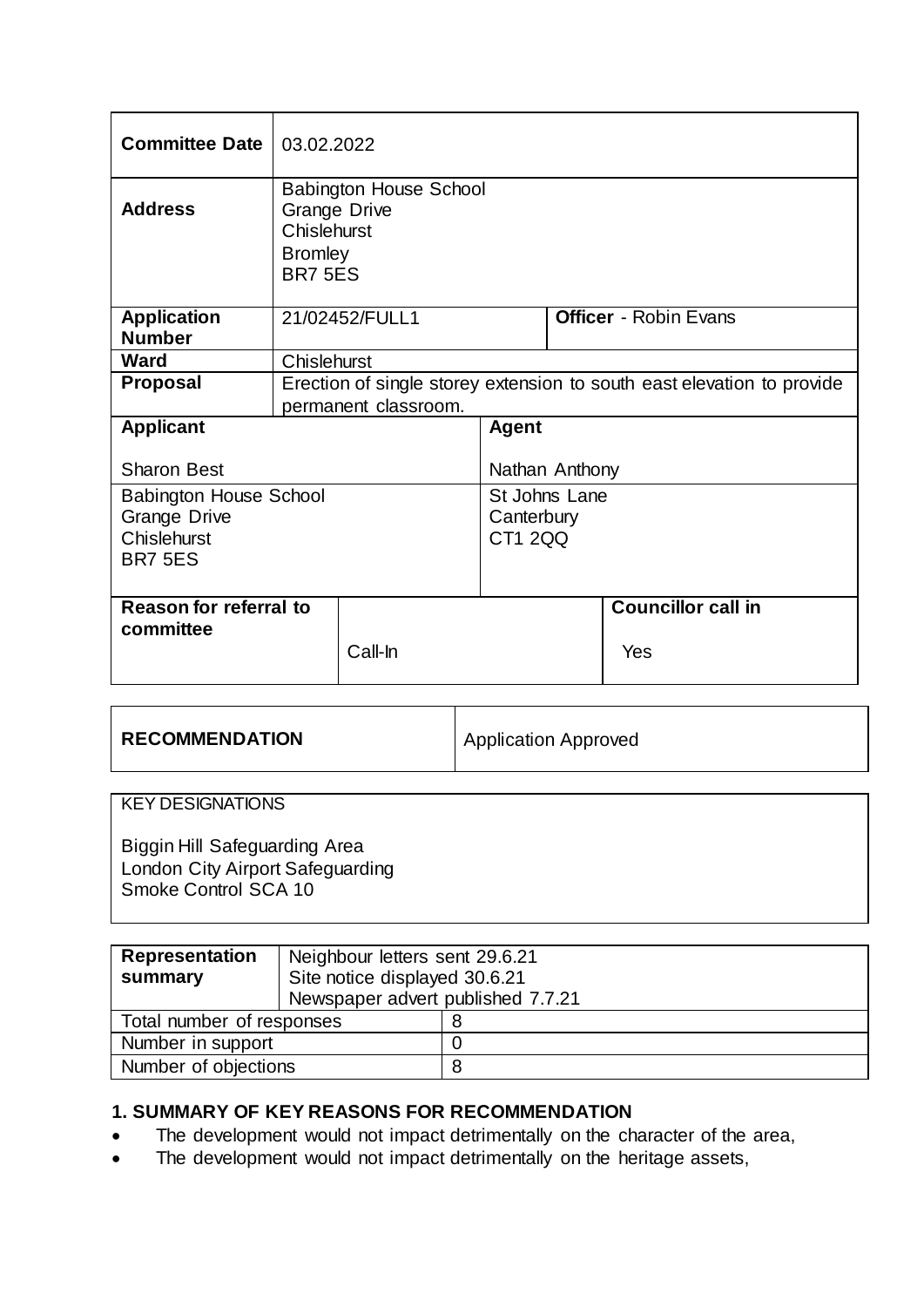- The development would not have a significantly harmful impact on the amenities of neighbouring residents
- The development would not have harmful highway impacts.

# **2. LOCATION**

- 2.1 The application site is Babington House School, located on the Grange Drive at the junction with Clifford Avenue. The main original building appears to be a former manor house 2-3 storeys in height, subsequently extended and converted into a school. The site is relatively compact and the open grounds to the east and south east comprise grassed areas (with some trees) and two MUGA pitches in the south east corner and north east corner of the site. There is a three storey flat roofed "tower" type extension to the eastern elevation of the main building which appears to be positioned between the two MUGAs with a small hard surfaced area in front. The perimeter/boundary is marked by trees and a chain-link/weldmesh fence. The site is not located in a Conservation Area or an Area of Special Residential Character, and the building is not statutorily listed although it is locally listed.
- 2.2 The development site comprises the ground floor section of the three storey "tower" extension and the hard surfaced area where a single storey extension has been constructed.



Fig 1 Site location plan.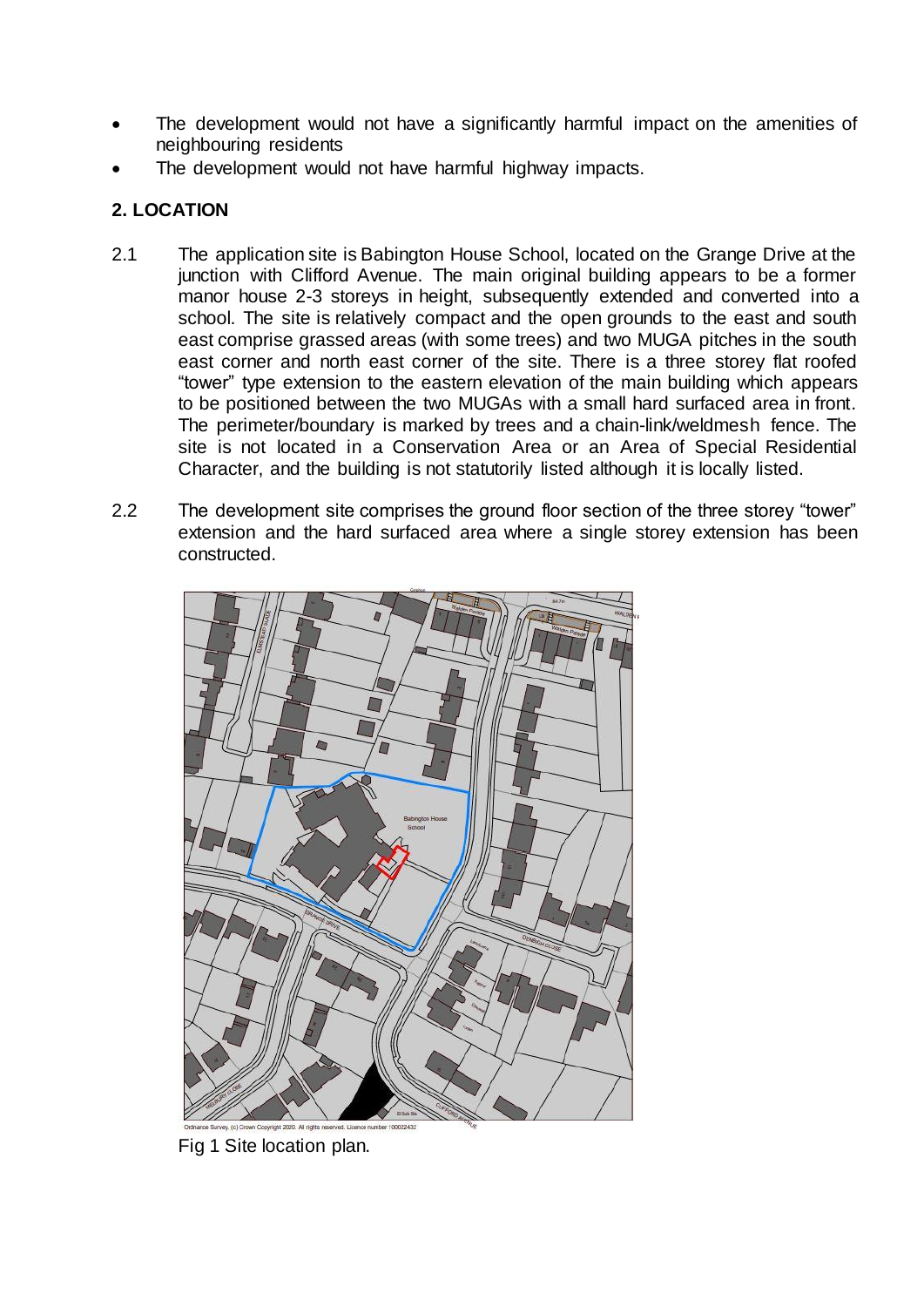# **3. PROPOSAL**

- 3.1 Planning permission is sought for erection of single storey extension to south east elevation to provide permanent classroom. It is understood that although the development had not begun at the time the planning application was made some construction works have since begun on site (although they are carried out at the Applicant's risk and potentially liable to Planning Enforcement Action).
- 3.2 The application is supported by the following documents:
	- Application form,
	- Application drawings,
	- Design and Access Statement,
	- Drainage Statement and FRA,
	- Construction phasing/details,
- 3.3 In response to comments received the Applicant offers the following comments:
	- Due to the level changes between the existing building and proposed building, internal corridors would be difficult, without enlarging the proposed building larger, and the School is content with the external access only,
	- The proposed addition can be constructed without impacting upon the existing building "tower" foundations,
	- The proposed building is intended as a classroom

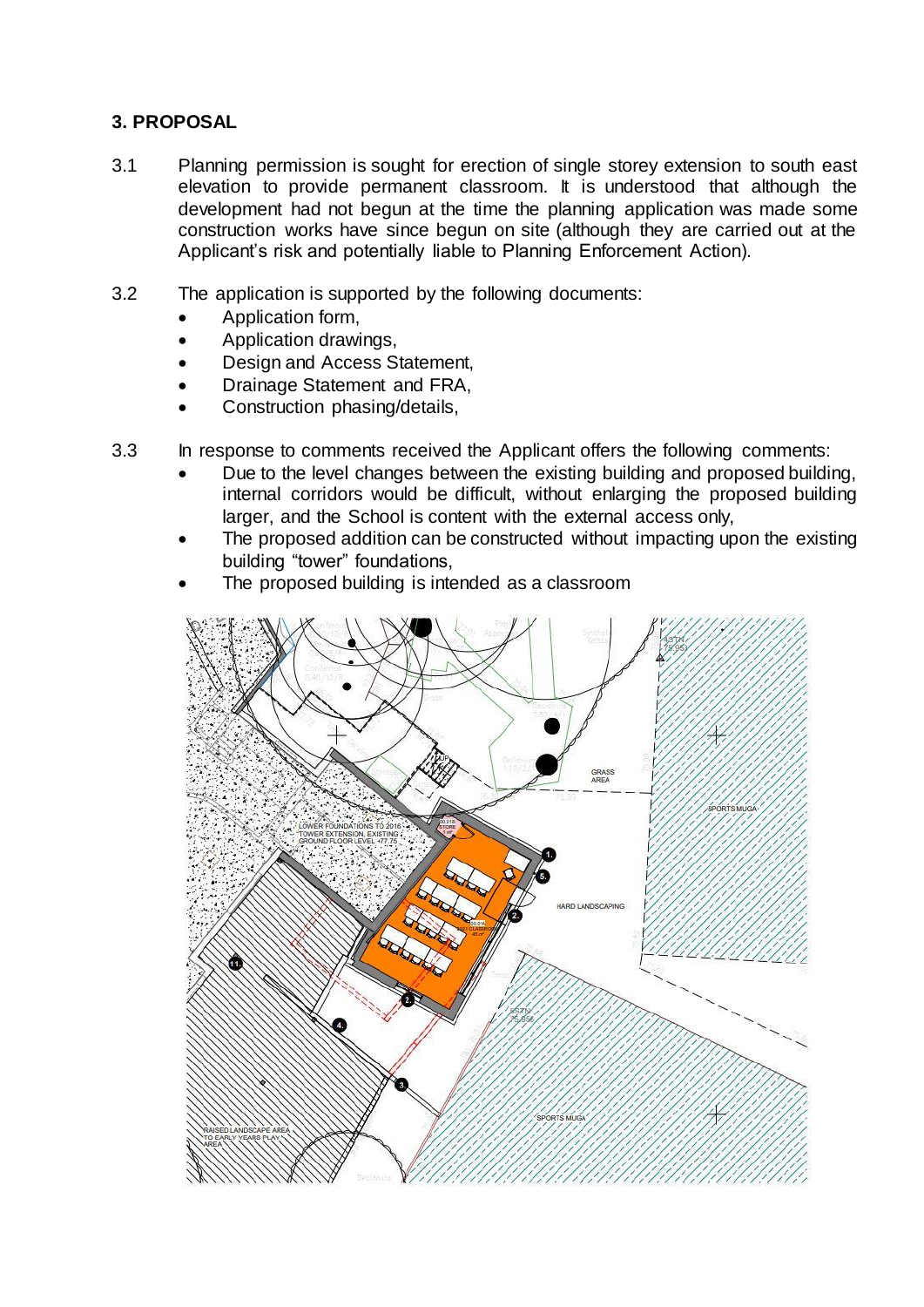Fig 2 Proposed ground floor plan.



Fig 3 Proposed SE (front) elevation.



Fig 4 Proposed SW (side) elevation.

# **4. RELEVANT PLANNING HISTORY**

- 4.1 There have been various planning applications to the school including a number of temporary buildings for classrooms etc. dating from the 1980s onwards as well as some tree works including:
- 4.2 00/01949/FULL1 Detached temporary building for 2 classrooms was granted on 19 July 2000 and it position and retention for a further period was granted under subsequent applications.
- 4.3 19/01698/FULL1 Construction of MUGA pitch on existing grassed area (retrospective) was approved on 16 February 2021.
- 4.4 20/03272/FULL1 Retention of temporary modular building for educational use for a period of 18 months together with associated works was approved on 1 June 2021.

# **5. CONSULTATION SUMMARY**

# **A) Statutory**

5.1 Highways: The application site lies in an area with a low PTAL 2 rating indicating the application site and proposed development would be more reliant upon private transport, such as the car, than on public transport services. This is a sensitive site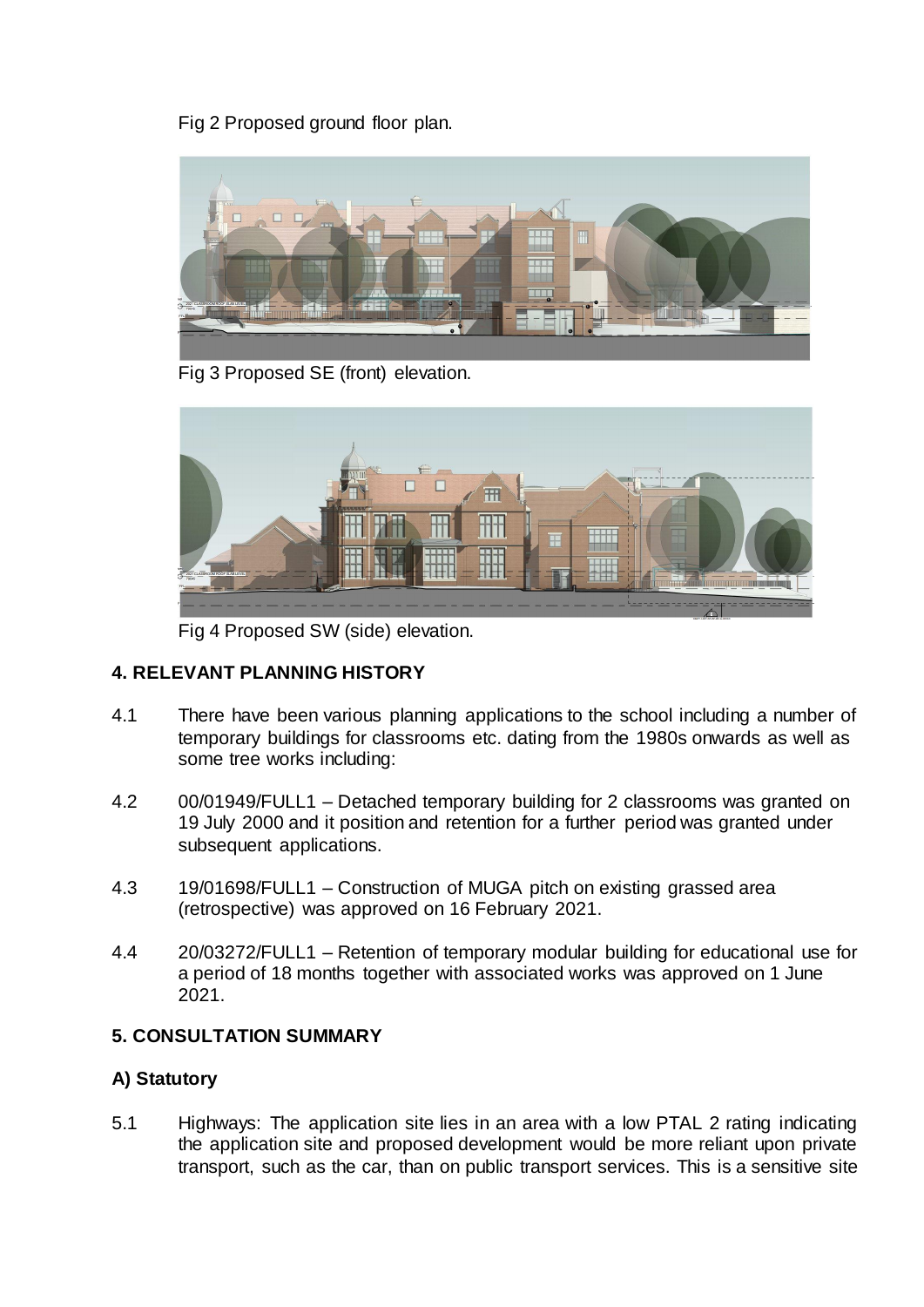in terms of on-street parking by staff and dropping off and picking up of pupils, with known traffic and parking congestion issues. The School is understood to have a Travel Plan although it does not appear to have been updated recently. It is understood that some staff may/may have previously parked at the Chislehurst Sports and Country Club car park on Elmstead Lane although it is not known if this still occurs, whether the recent location of a nursery school at the Sports Club may have affected this staff parking arrangement, and this should be confirmed. The proposed extension is to replace the existing temporary classroom (20/03272/FULL1) and the increase in pupil numbers has already taken effect and this proposal in itself would not increase staff or pupil numbers. The school mentions further expansions when a more detailed look at the traffic situation will be undertaken. However, in the meantime, given that this proposal would formalise the temporary classroom permission and as the Travel Plan as not been updated for some time, the School should provide an up-to-date Travel Plan including the normal mode of travel by all staff and pupils and proposed initiatives to reduce car travel.

# **B) Local Groups**

- 5.2 The Chislehurst Society
	- Access to the proposed extension appears to be external and not integrated into the school's internal layout/access,
	- Foundations may impact upon the adjacent tower structure,
	- Intended purpose may change over time and may become a changing room for the adjacent sports pitches,

# **C) Adjoining Occupiers**

- 5.3 Objections
- 5.3.1 General
	- There is no clear overall plan for the school expansion which appears to be poorly planned and piecemeal,
	- The school continues to expand in pupil numbers up to 621 and building size, overdeveloping the site, and should be curtailed,
	- Proposed single storey extension may be extended upwards over time,
	- Works have started on site, the School assumes planning permission will be granted conflicting with the proper planning application process,
	- Neighbours have not been informed of the development/application,
	- The school is a business and its building works are for profit,
	- Poor integration of proposed extension with main school and siting next to MUGA may lend itself to being a pitch-side changing room,
	- Other works are taking place to the Early Years accommodation and outside areas compromising the design and physical access arrangements (wheelchair ramps),
- 5.3.2 Standard of accommodation
	- Proposed extension would block windows in existing rooms creating a poor quality environment within that room,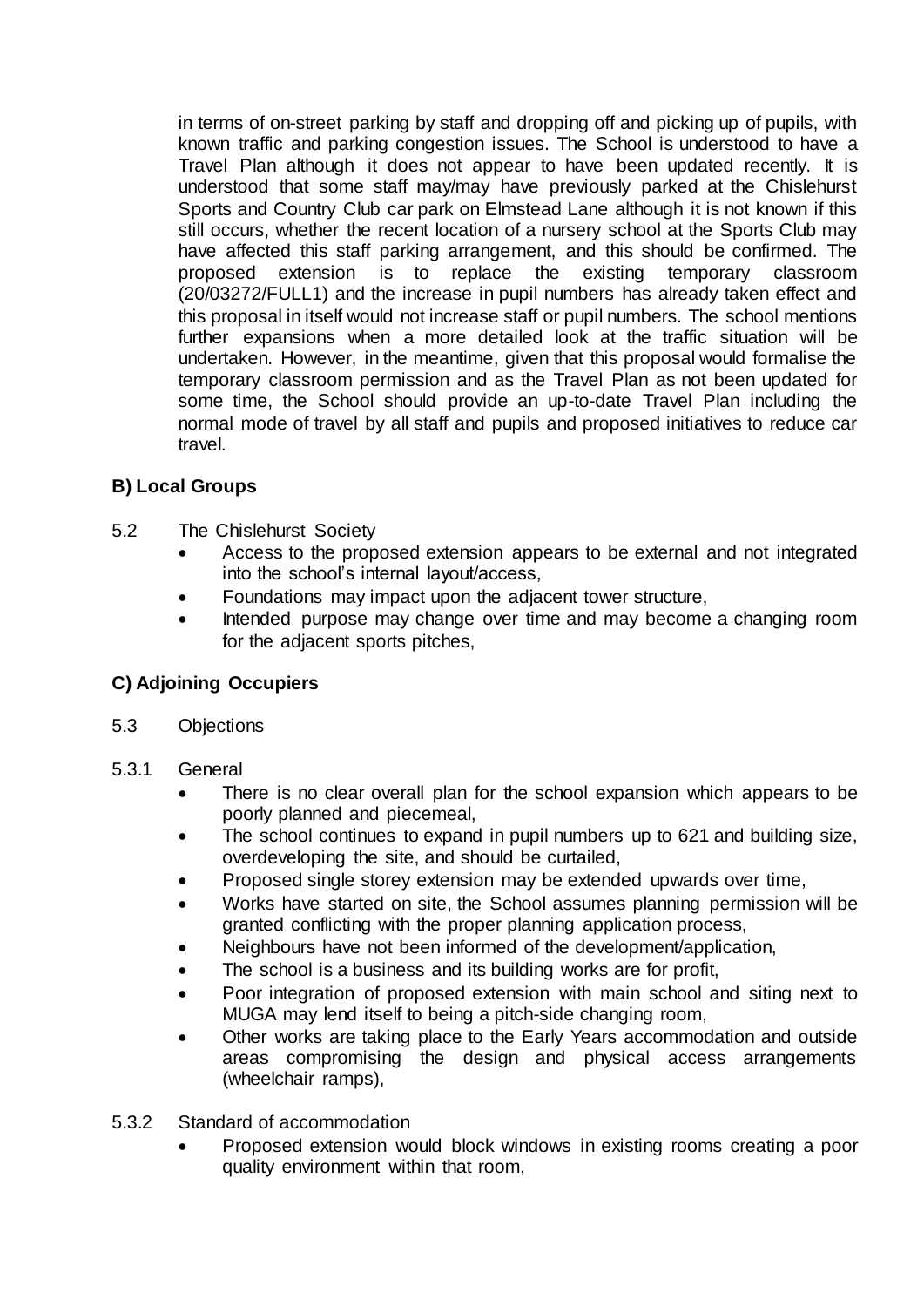- Proposed extension is not well integrated into the existing building, with external access only,
- Differing ground levels may not meet necessary accessibility standards,
- 5.3.3 Design
	- Proposed extension is a poorly designed piecemeal addition conflicting with and detracting from the existing building, blocking its existing architectural design and features,
- 5.3.4 Neighbouring amenity
	- Existing and additional traffic congestion would harm air quality,
	- Building works cause noise and disturbance to residents particularly during weekends and summer holiday,
- 5.3.5 Highways and parking
	- Previous expansion in 2015 with 60 increased pupils causes traffic and parking congestion,
	- Private Schools have a wider catchment area increases private car use rather than public transport, cycling or walking from within the local area,
	- Lacks a Travel Plan to manage expansion in pupil numbers, promote sustainable travel and manage transport/parking,
	- Traffic and parking congestion reducing visibility, harms highway safety; causing accidents, and obstructs residents' properties,
	- The School should manage traffic and parking through parking restrictions, staggered arrival/drop off times and use of the Elmstead Lane playing field,

# **6. POLICIES AND GUIDANCE**

- 6.1 National Policy Framework 2019
- 6.2 NPPG
- 6.3 The London Plan 2021
	- D4 Delivering Good Design
	- S3 Education and childcare facilities
	- HC1 Heritage conservation and growth
	- G7 Trees and woodlands
	- T4 Assessing and mitigating transport impacts
	- T6 Car parking
- 6.4 Bromley Local Plan 2019
	- 30 Parking
	- 37 General Design of Development
	- 39 Locally Listed Buildings
	- 57 Outdoor Recreation and Leisure
	- 58 Outdoor Sport, Recreation and Play
	- 72 Protected Species
	- 73 Development and Trees
	- 74 Conservation and Management of Trees and Woodlands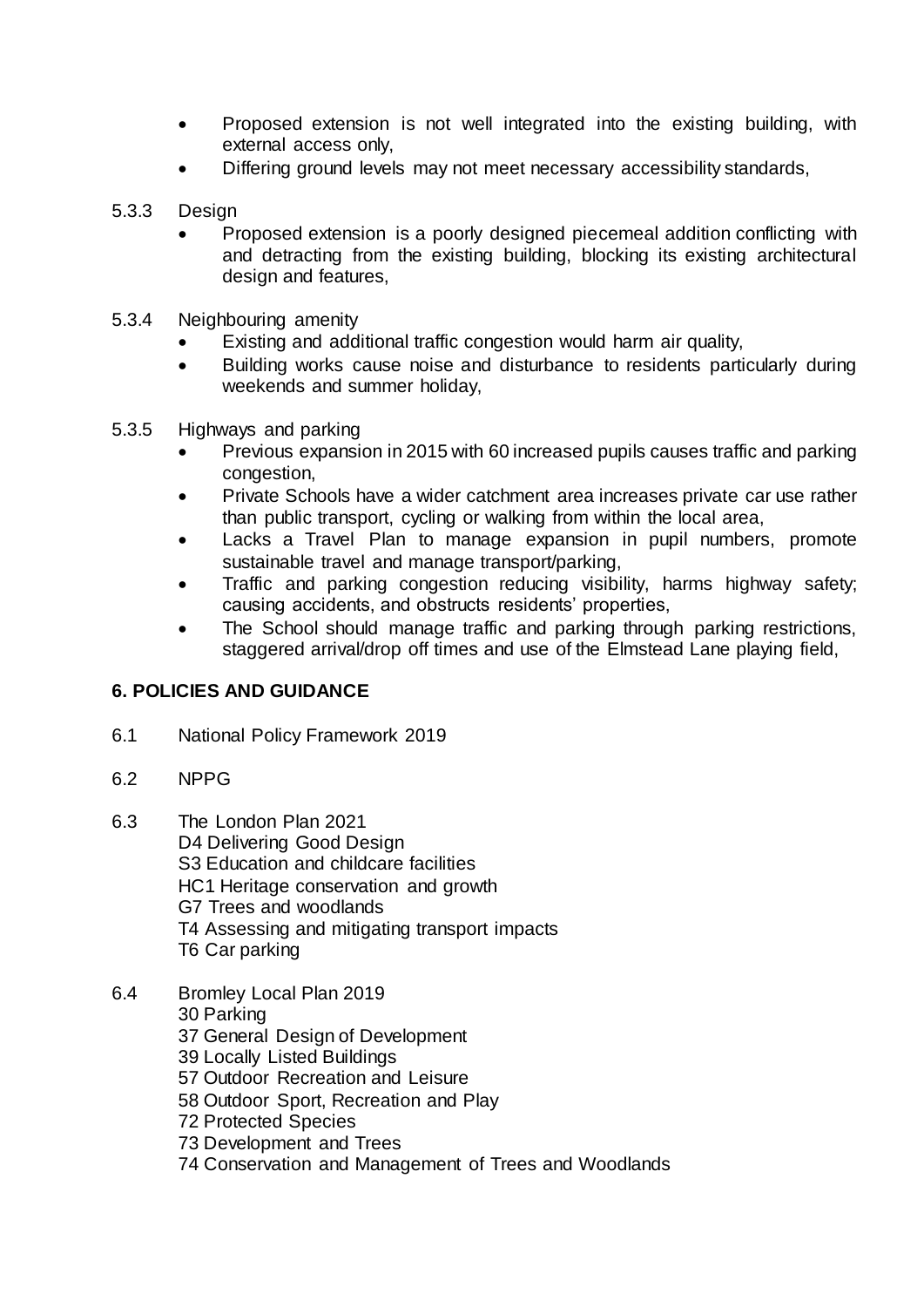115 Reducing Flood Risk 119 Noise Pollution 122 Light Pollution

6.5 Supplementary Planning Guidance Supplementary Planning Guidance 1: General Design Principles

### **7. ASSESSMENT**

- 7.1 Procedural Matters
- 7.1.1 Notwithstanding representations received, the planning system allows for planning permission to be sought and granted retrospectively, and although this is not is not necessarily encouraged the proposal shall be assessed on its planning merits only and its retrospective nature shall not be prejudice the application either way. Furthermore, works carried out (that require planning permission) without the necessary consent are in breach of planning control, unauthorised, they are carried out at the Applicant/Developer's own risk, and are potentially liable to Planning Enforcement action.
- 7.1.2 Notwithstanding third party representations the planning application has been published/notified in accordance with the planning regulations and the Council's adopted statement of community involvement including writing directly to properties that are identified as physically adjoining the application site (and those located opposite), by placing an advert in the local newspaper and by placing adverts/notices on or close to the application site. Although the Applicant is not obliged to engage with the community this would not be discouraged.
- 7.1.3 In the event that planning permission is granted it may be subject to any appropriate conditions to manage the way in which the development/activity takes place, and this is a standard practice on all planning permissions. The reason for a development is not a material planning consideration; except for instance in Green Belt cases where Very Special Circumstances may be required.

### **7.2 Principle and location of development – acceptable**

7.2.1 The land in the location of the extension was formerly a hard surfaced area adjoining the existing "tower" element of the building and at the edge of the MUGA playing pitches. The land falls within/comprises part of the wider educational use of the site and would not conflict with the established use.

### **7.3 Design and landscaping – acceptable**

- 7.3.1 Design is a key consideration in the planning process. Good design is an important aspect of sustainable development, is indivisible from good planning, and should contribute positively to making places better for people.
- 7.3.2 Paragraph 124 of the NPPF states that the creation of high quality buildings and places is fundamental to what the planning and development process should achieve. Good design is a key aspect of sustainable development, creates better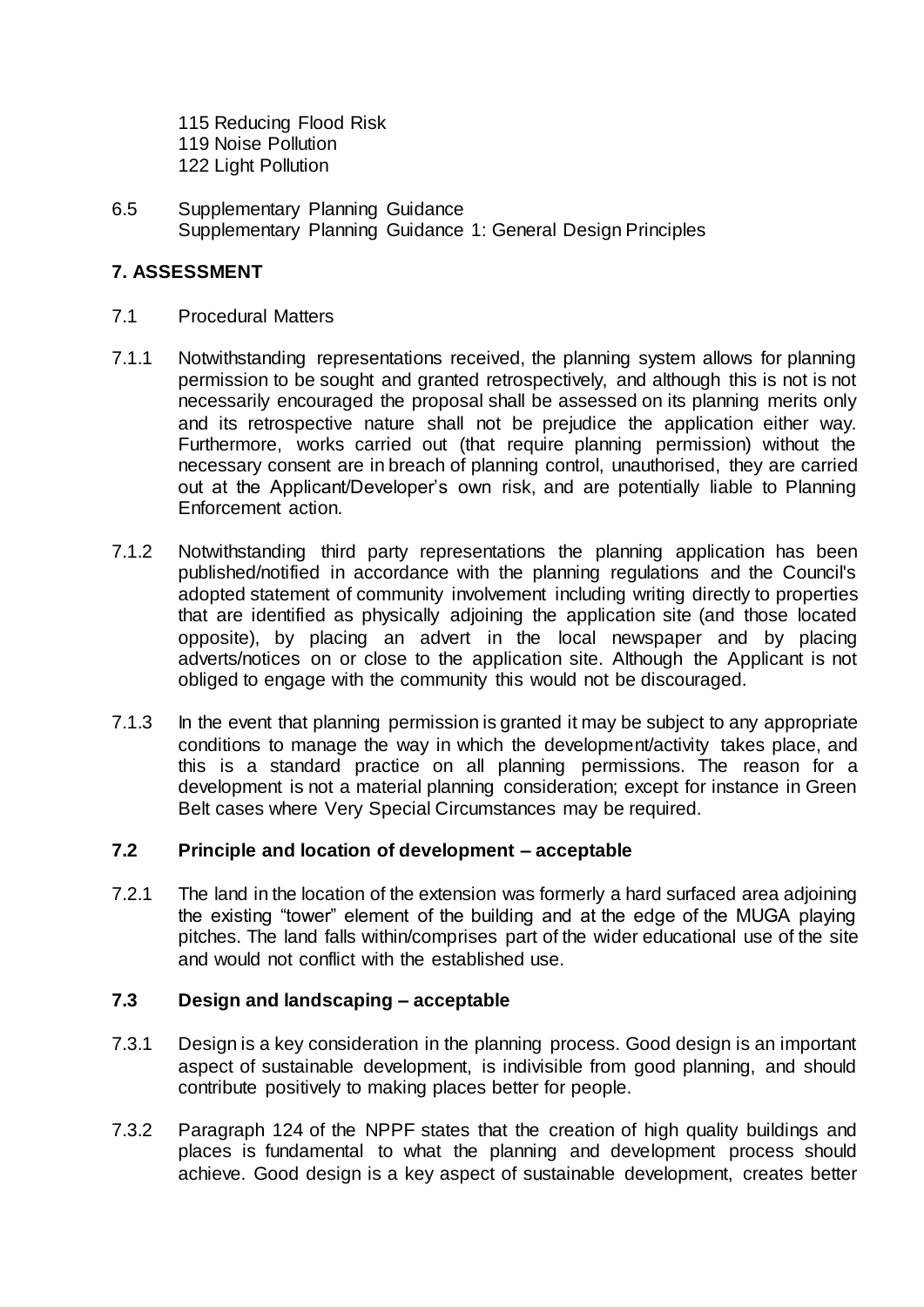places in which to live and work and helps make development acceptable to communities.

- 7.3.3 Paragraph 127 of the NPPF requires Local Planning Authorities to ensure that developments will function well and add to the overall quality of the area, not just for the short term but over the lifetime of the development; are visually attractive as a result of good architecture, layout and appropriate and effective landscaping and are sympathetic to local character and history, including the surrounding built environment and landscape setting, while not preventing or discouraging appropriate innovation or change (such as increased densities). New development shall also establish or maintain a strong sense of place, using the arrangement of streets, spaces, building types and materials to create attractive, welcoming and distinctive places to live, work and visit; optimise the potential of the site to accommodate and sustain an appropriate amount and mix of development (including green and other public space) and support local facilities and transport networks; and create places that are safe, inclusive and accessible and which promote health and well-being, with a high standard of amenity for existing and future users and where crime and disorder, and the fear of crime, do not undermine the quality of life or community cohesion and resilience.
- 7.3.4 Policy 73 of the Bromley Local Plan states that proposals for new development will be required to take particular account of existing trees on the site and on adjoining land, which in the interests of visual amenity and/or wildlife habitat, are considered desirable to be retained.
- 7.3.5 Policy 77 of the Bromley Local Plan states that development proposals will seek to safeguard the quality and character of the local landscape and seek the appropriate restoration and enhancement of the local landscape through the use of planning obligations and conditions.
- 7.3.6 London Plan and Bromley Local Plan policies further reinforce the principles of the NPPF setting out a clear rationale for high quality design.
- 7.3.7 The extension would be single storey in height, relatively modest in size and scale and would be viewed form most viewpoints with the larger form and mass of the "tower" extension and the main building behind it and as such it would not appear to overdevelop the site or appear unduly prominent in the wider area and it would be well separated from the site boundaries and would not appear cramped in relation to the boundaries or other surrounding development. The overall design and materials would complement those in the existing building, particularly the "tower" extension, and this could be managed by planning condition.
- 7.3.8 The application details indicate that the proposed permanent extension would replace some of the piecemeal temporary accommodation portable classrooms around the site (such as 20/03272/FULL1) and as such it would assist in providing more integrated accommodation removing some of the cluttered portable structures. It refers to a wider master plan and intension to expand the school, with this proposal providing an initial part of that plan with the potential to access its roof area in the future. However, at this point, the currently proposed classroom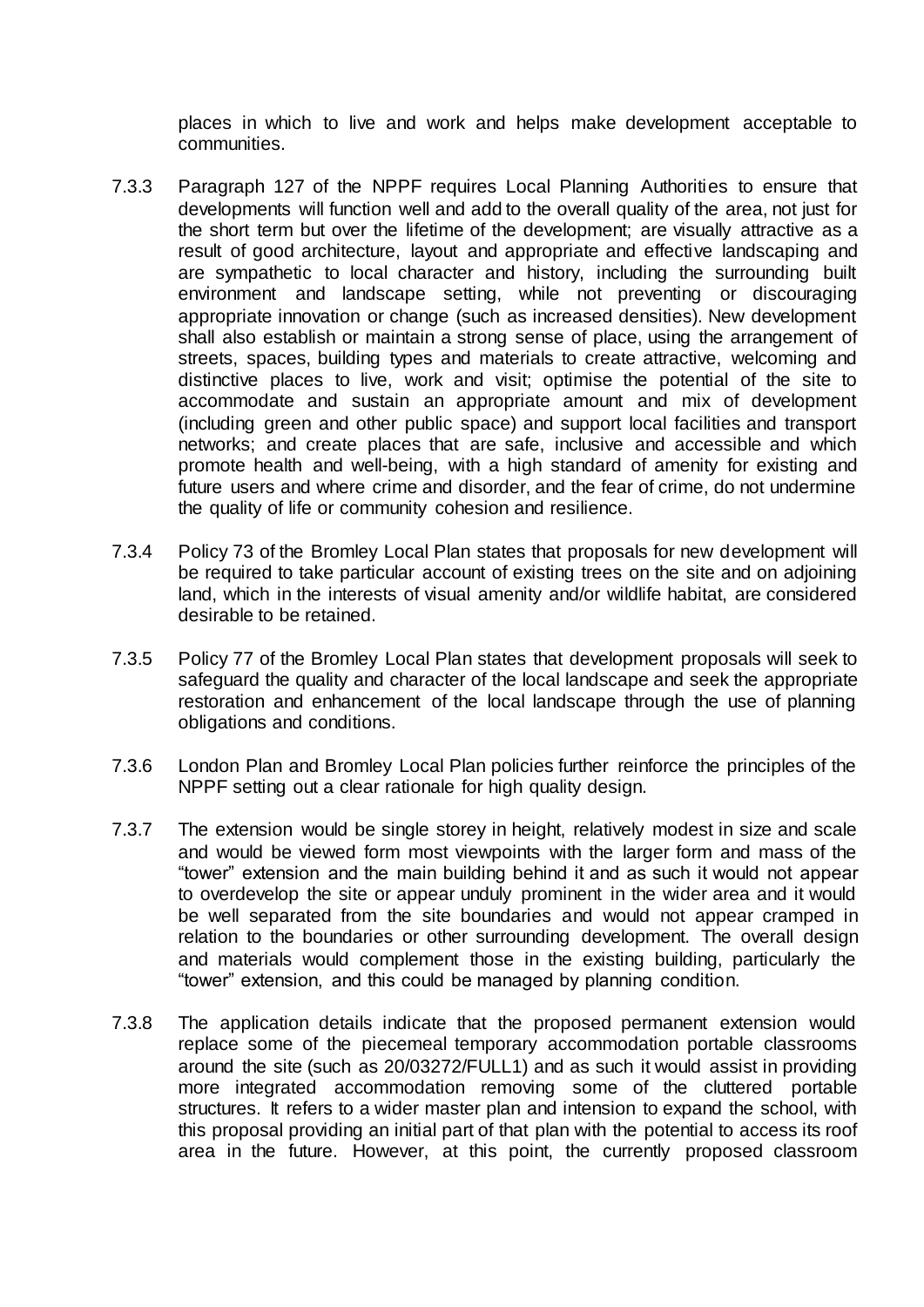extension is assessed on its own merits and any future proposals in the mentioned master plan would be assessed at that time.

- 7.3.9 The extension would be positioned on existing hard surfacing and would not have a directly harmful impact on trees or vegetation important within the site or street scene.
- 7.3.10 Although the proposal is not for major development and is not obliged to achieve Secure by Design, it could nonetheless provide Secure by Design measures/mitigation and the Applicant could be encouraged to do so by planning informative.

#### **7.4 Heritage Assets – acceptable**

- 7.4.1 The NPPF Section 16 sets out the tests for considering the impact of a development proposal upon designated and non-designated heritage assets. The test is whether the proposed development will lead to substantial harm to or total loss of significance of a designated heritage asset and whether it can be demonstrated that the substantial harm or loss is necessary to achieve substantial public benefits. A range of criteria apply.
- 7.4.2 NPPF paragraphs 202-203 state where a development proposal will lead to less than substantial harm to the significance of a designated heritage asset, this harm should be weighed against the public benefits of the proposal including, where appropriate, securing its optimum viable use. The effect of an application on the significance of a non-designated heritage asset should be taken into account in determining the application. In weighing applications that directly or indirectly affect non-designated heritage assets, a balanced judgement will be required having regard to the scale of any harm or loss and the significance of the heritage asset.
- 7.4.3 As mentioned, the proposed addition would be relatively modest in size and scale, it would not be unduly prominent in the site or in the wider area. there are many other extensions to the building of varying eras, designs and appearance this proposed addition would not detract from the character, appearance or historic setting of the existing locally listed building and there is no objection from the Council's Conservation Officer.

### **7.5 Neighbouring amenity – acceptable**

- 7.5.1 Policy 37 of the Bromley Local Plan seeks to respect the amenity of occupiers of neighbouring buildings and those of future occupants, providing healthy environments and ensuring they are not harmed by noise and disturbance, inadequate daylight, sunlight, privacy or by overshadowing.
- 7.5.2 Policy 4 of the Bromley Local Plan also seeks to protect existing residential occupiers from inappropriate development. Issues to consider are the impact of a development proposal upon neighbouring properties by way of overshadowing, loss of light, overbearing impact, overlooking, loss of privacy and general noise and disturbance.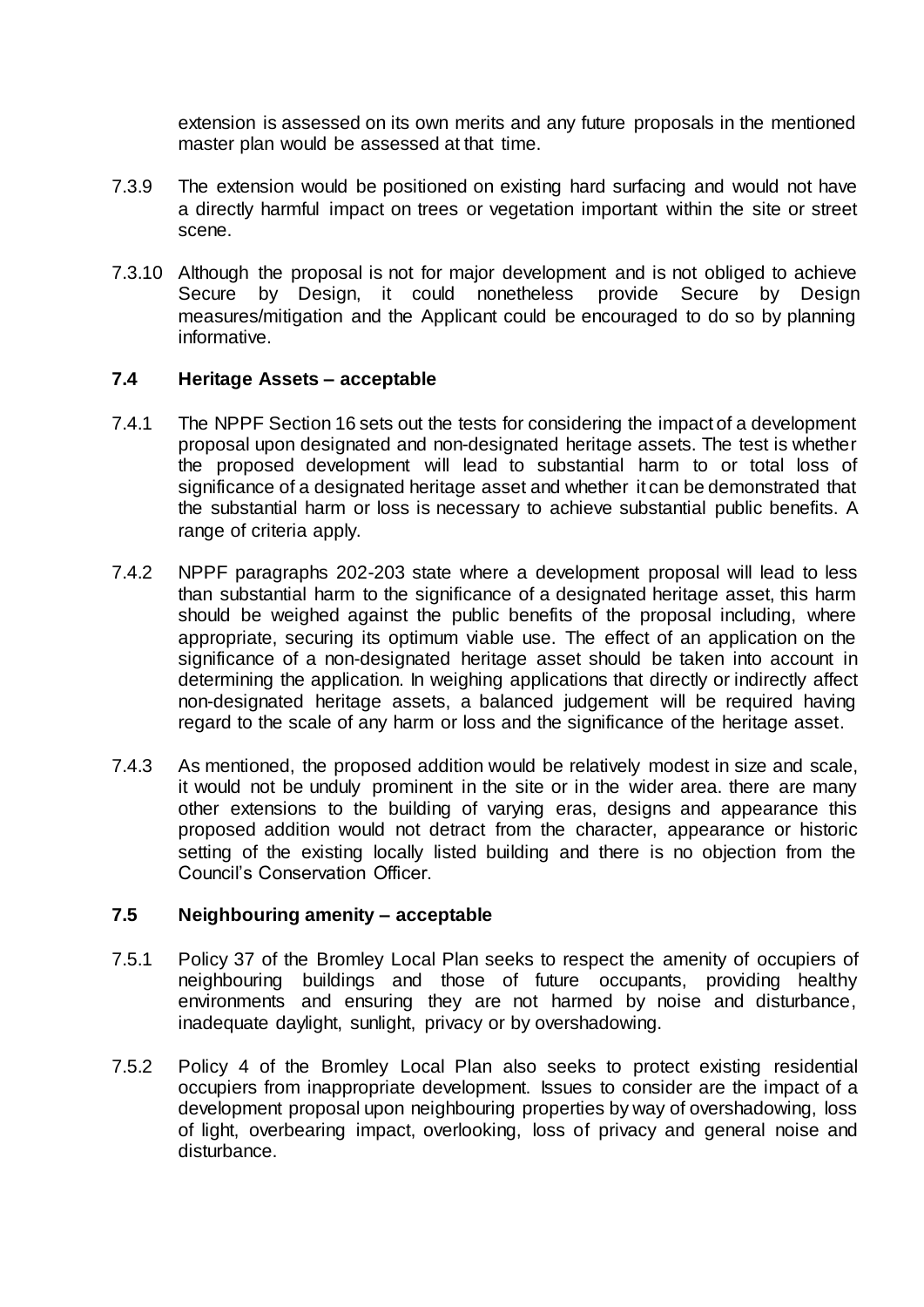7.5.3 As mentioned, the land/site is already in educational use. Although the classroom may be visible from some of the nearby neighbouring properties it would not be excessive in size and it would be well separated from the boundaries and nearest property neighbouring residential properties and this proximity together with its size and scale would not have a significantly harmful impact on the residential amenities by reason of over overbearing effect or overshadowing. Although existing trees/vegetation should not be relied upon to screen new development, existing trees within the site and boundary screening may assist in this to some degree. The siting of the proposed classroom and its use would not have a significantly more harmful impact in terms of general activity/disturbance or noise than the former use of the land as part of the playing area and indeed it may even partially screen some noise from those properties. furthermore, as indicated in the application details the proposed permanent addition would assist in the removal of temporary classrooms around the site which are positioned closer to neighbouring properties.

### **7.6 Highways and parking – acceptable**

- 7.6.1 The NPPF recognises that transport policies have an important role to play in facilitating sustainable development but also in contributing to wider sustainability and health objectives. The NPPF clearly states that transport issues should be considered from the earliest stage of both plan making and when formulating development proposals and development should only be prevented or refused on transport grounds where the residual cumulative impacts of development are severe.
- 7.6.2 The NPPF states that all developments that will generate significant amounts of movement should be required to provide a travel plan, and the application should be supported by a transport statement or transport assessment so that the likely impacts of the proposal can be assessed.
- 7.6.3 London Plan and Bromley Local Plan Policies encourage sustainable transport modes whilst recognising the need for appropriate parking provision. Car parking standards within the London Plan and Bromley Local Plan should be used as a basis for assessment.
- 7.6.4 As mentioned in the previous application for the retention of the temporary classroom 20/03272/FULL1 there were 401 pupils in September 2019 rising to 417 pupils in September 2020 and a forecast of 420 pupils to the end of the School year in September 2021. The currently proposed extension would form a permanent replacement classroom for the existing temporary classroom i.e., it would accommodate those pupils currently housed in the temporary classroom which shall be removed in due course and the permanent extension in itself would not increase pupil or staff numbers any further. However, given that this permission would formalise the previous permission for the temporary classroom in a permanent fashion and would set a new position in the school accommodation it would be prudent and reasonable for the school to update its Travel Plan at this point, and this could be managed by planning condition. Any future proposals in the mentioned Master Plan would be assessed on their merits at that time.

### **7.7 Other matters**